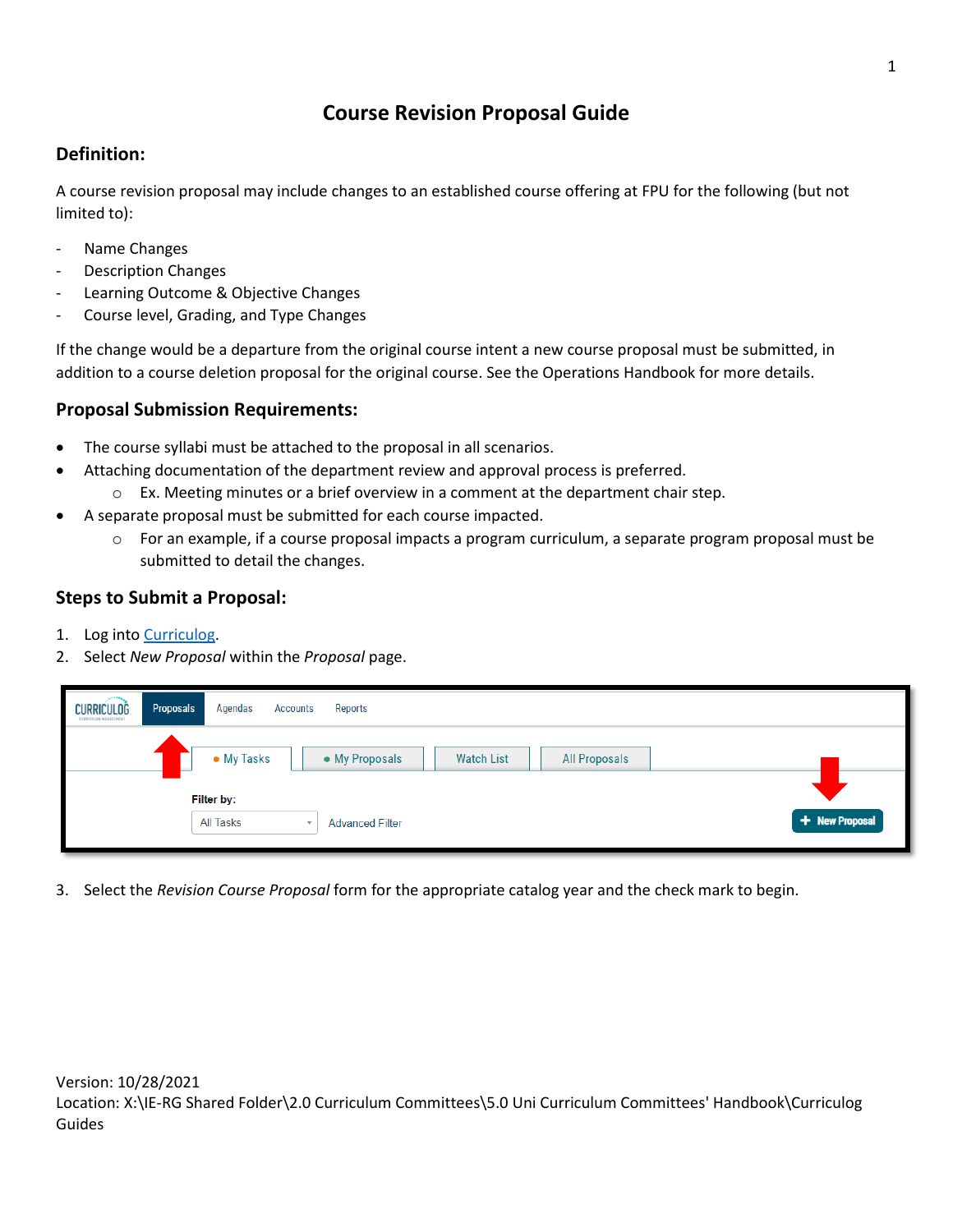| <b>All Processes</b>                                        | <b>Courses</b>       | Programs | <b>Others</b> |  |  |
|-------------------------------------------------------------|----------------------|----------|---------------|--|--|
| Sort by:<br>Process Title $\rightarrow$                     |                      |          |               |  |  |
| 1. Revision Course Proposal 2022-23<br>5 mandatory 24 total | 00000000000000000000 |          |               |  |  |

4. Import curriculum data from the current catalog by clicking *Import* in the top left corner of the page.



5. Search for the course you wish to revise utilizing the appropriate search criteria and select the course. Import all data that is mapped by selecting *Import this Item*.

| Search 2022-2023 Undergraduate Catalog                                                                                 | » General Catalog Information: Prerequisite or<br>[no data]<br>Co-requisite                                                                                                                     |   |  |  |
|------------------------------------------------------------------------------------------------------------------------|-------------------------------------------------------------------------------------------------------------------------------------------------------------------------------------------------|---|--|--|
| Using the faceted search below, locate the course or program you would like to import into this proposal.              | » General Catalog Information: Primary Term(s) [no data]<br>Offered                                                                                                                             |   |  |  |
| <b>Filter Courses</b>                                                                                                  | » General Catalog Information: Year(s) Offered<br>Ino datal                                                                                                                                     |   |  |  |
| Prefix = $\vert$ AMH                                                                                                   | » General Catalog Information: Instructional<br>Methods (Check all that apply)<br>Ino data1                                                                                                     |   |  |  |
| Add another filter<br>Filter by field<br>$\check{ }$                                                                   | » General Catalog Information: Grading Type<br>A, A-, B+, B, B-, C+, C, D, F<br>o No match was found                                                                                            | Ø |  |  |
|                                                                                                                        | o The following option could not be imported:<br>$\langle p \rangle A$ , A-, B+, B, B-, C+, C, D, F $\langle p \rangle$                                                                         |   |  |  |
| <b>Sort Results By:</b><br><b>Start Date:</b><br><b>End Date:</b><br>Prefix X Code X Name X                            | » General Catalog Information: Is this course a<br>Yes<br><b>General Education Course?</b>                                                                                                      | V |  |  |
| Exclude previously imported item                                                                                       | » General Catalog Information: Is this a Writing Yes<br>Intensive Course?                                                                                                                       |   |  |  |
|                                                                                                                        | » General Catalog Information: Course Role(s)<br>[no data]                                                                                                                                      |   |  |  |
| Search Available Curriculum   Select Another External System   Cancel Import                                           | » General Catalog Information: Role Details<br>Computer Engineering, Science & Technology<br>Management, Data Analytics, Electrical<br>Engineering, Mechanical Engineering, Computer<br>Science | Ø |  |  |
| Search Results (1 to 3 of 3)                                                                                           | » For Registrar Use Only<br>54.0102                                                                                                                                                             | v |  |  |
| AMH 2010 American History to 1877                                                                                      |                                                                                                                                                                                                 |   |  |  |
| Import This Item Return to Search Select Another External System Cancel Import<br>AMH 2020 American History Since 1877 |                                                                                                                                                                                                 |   |  |  |
| AMH 2930 Special Topics                                                                                                |                                                                                                                                                                                                 |   |  |  |
|                                                                                                                        |                                                                                                                                                                                                 |   |  |  |

6. Fill in all blank required fields marked with an asterisk and attach the appropriate documents.

#### Version: 10/28/2021

Location: X:\IE-RG Shared Folder\2.0 Curriculum Committees\5.0 Uni Curriculum Committees' Handbook\Curriculog Guides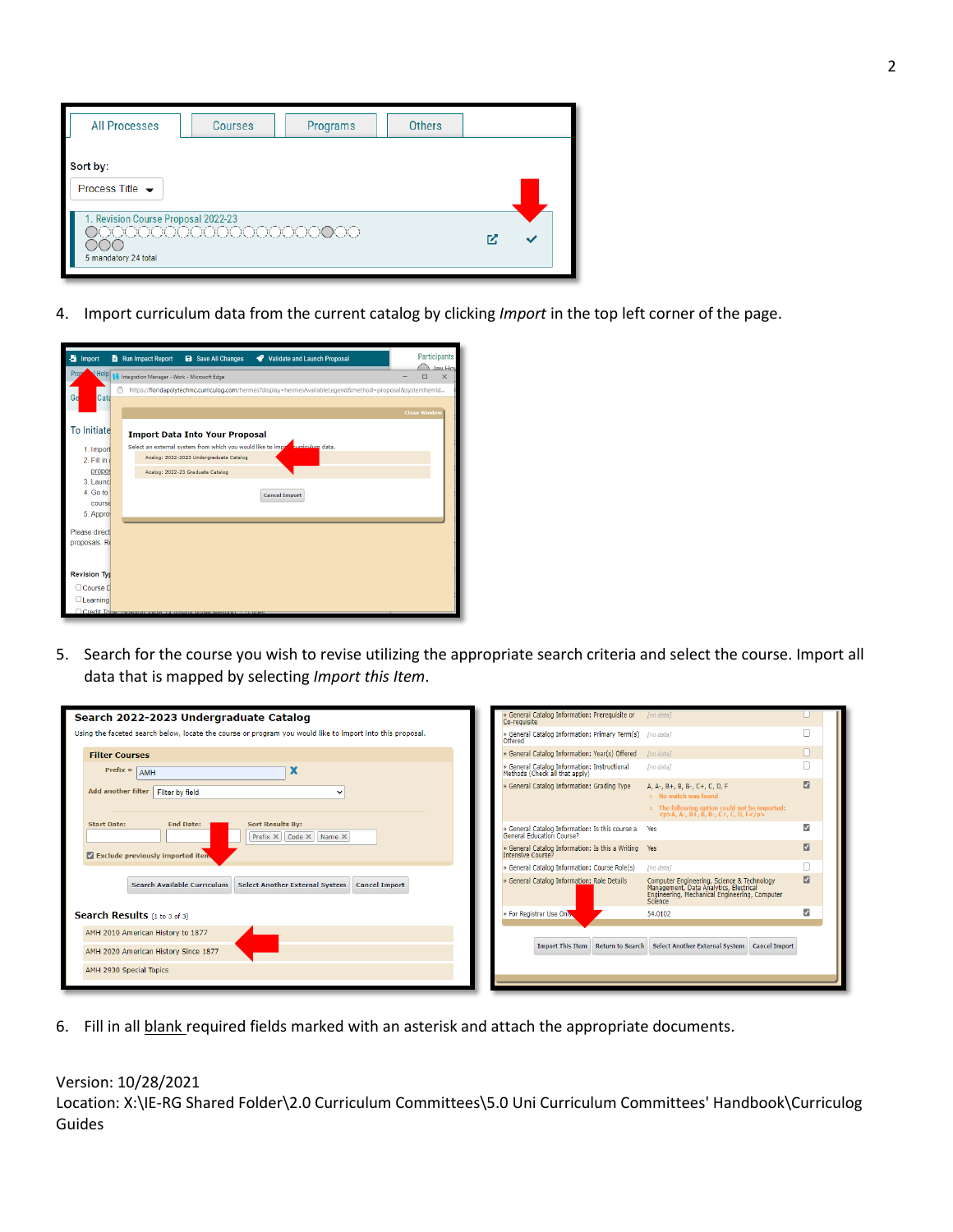- a. Do not make the proposed edits in this step. For the edits to be tracked they must occur after the proposal is launched.
- b. The *Summary and Justification* section should include a brief overview of what changes are being made and the rationale for the change. If the proposal impacts another separate proposal that should be noted in this space.
- c. Run an impact report by selecting *Run Impact Report* at the top of the form. Select the catalog for the following catalog year under the Acalog category then *Generate Report*.

| AMH - 2020 - Anterican History Since 1877<br>1. Revision Course roposal 2022-23<br>unlaunched |                                |                           |                              |            |
|-----------------------------------------------------------------------------------------------|--------------------------------|---------------------------|------------------------------|------------|
| <b>Import</b>                                                                                 | <b>Run Impact Report</b><br>6. | <b>a</b> Save All Changes | Validate and Launch Proposal |            |
| <b>Proposal Help</b>                                                                          |                                |                           |                              | $\tilde{}$ |
| <b>General Catalog Information</b>                                                            |                                |                           |                              | ∽          |
|                                                                                               |                                |                           |                              |            |

| <b>Current Maps:</b>                                          |  |  |  |  |  |  |
|---------------------------------------------------------------|--|--|--|--|--|--|
| Acalog                                                        |  |  |  |  |  |  |
| 2020-2021 Academic Catalog                                    |  |  |  |  |  |  |
| 2021-2022 Graduate Catalog and Handbook                       |  |  |  |  |  |  |
| 2021-2022 Undergraduate Academic Catalog and Student Handbook |  |  |  |  |  |  |
| 2022-2023 Undergraduate Catalog                               |  |  |  |  |  |  |
| 2022-23 Graduate Catalog                                      |  |  |  |  |  |  |
| <b>Curriculog</b>                                             |  |  |  |  |  |  |
| 1. Revision Course Proposal 2022-23                           |  |  |  |  |  |  |
| 2. Revision Program Proposal 2022-23                          |  |  |  |  |  |  |
| 3. New Course Proposal 2022-23                                |  |  |  |  |  |  |
| 4. New Program Proposal 2022-23                               |  |  |  |  |  |  |
| 5. Deletion/Deactivation Course Proposal 2022-23              |  |  |  |  |  |  |
| 6. Deletion/Deactivation Program Proposal 2022-23             |  |  |  |  |  |  |
| Course Deletion 2020-2021                                     |  |  |  |  |  |  |
| Course Revision 2020-2021                                     |  |  |  |  |  |  |
| New Course Proposal 2020-2021                                 |  |  |  |  |  |  |
| New Program/Concentration Proposal 2020-2021                  |  |  |  |  |  |  |
| Program/Concentration Revision 2020-2021                      |  |  |  |  |  |  |
| <b>Generate Report</b><br>Cancel                              |  |  |  |  |  |  |

i. Copy and paste the report to the Impact Report section of the proposal form.

Version: 10/28/2021 Location: X:\IE-RG Shared Folder\2.0 Curriculum Committees\5.0 Uni Curriculum Committees' Handbook\Curriculog Guides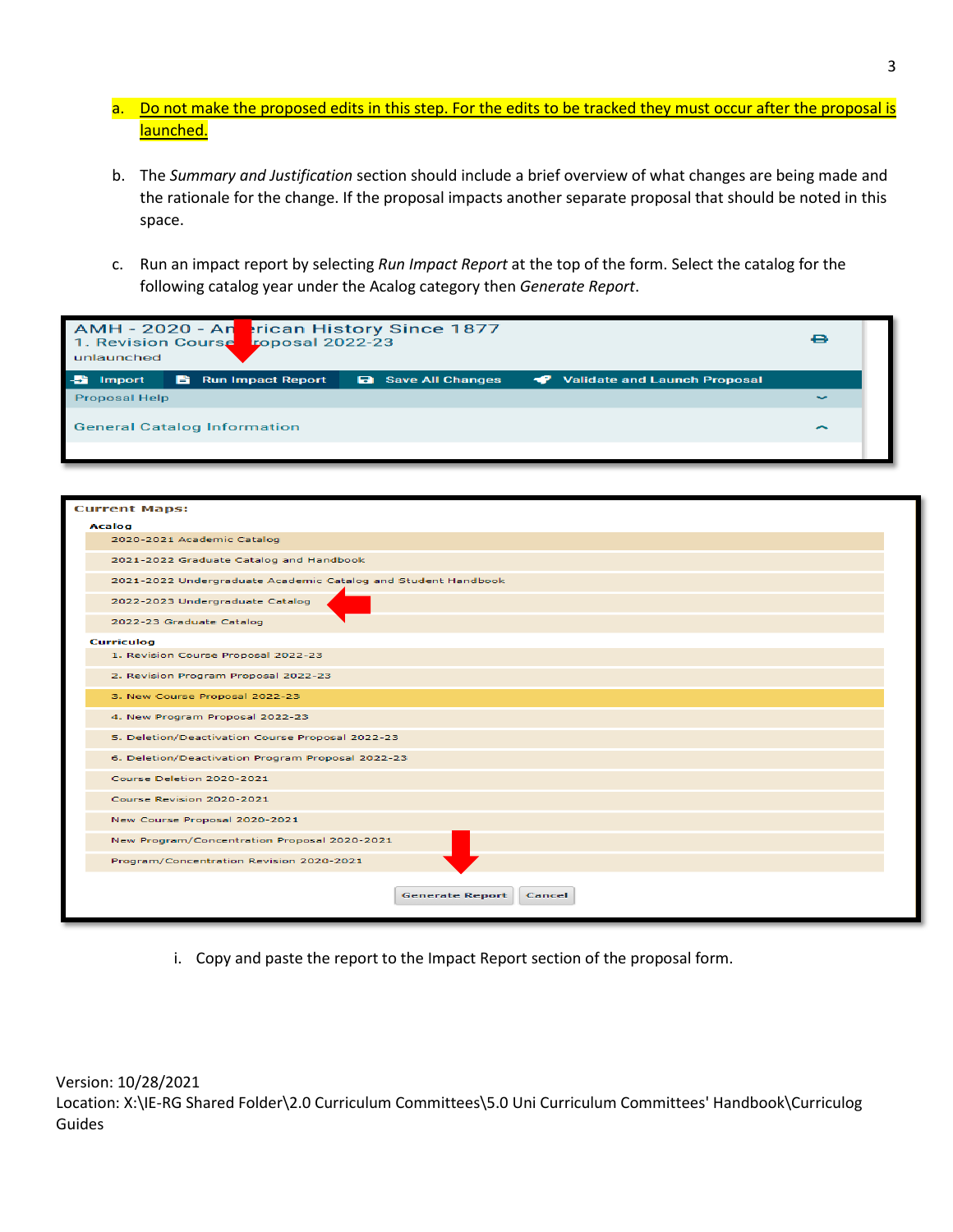| Uption) (Plan of Study)                                                                        | Bachelor of Science, Engineering Physics - Physics of Space Track (Plan of Study) |  |
|------------------------------------------------------------------------------------------------|-----------------------------------------------------------------------------------|--|
| Bachelor of Science, Environmental Engineering (Plan of Study)                                 | Bachelor of Science, Environmental Engineering (Program Description)              |  |
| Bachelor of Science, Mechanical Engineering (Plan of Study)                                    |                                                                                   |  |
| Bachelor of Science, Mechanical Engineering (Program Description)<br>Conoral Education Drogram |                                                                                   |  |

- 7. Launch the proposal by clicking *Validate and Launch Proposal*.
	- a. If items are missing or in error, you will receive a message detailing the issues to correct. If there are no errors, select *Launch*.

| AMH - 2020 - American History Since 1877<br>1. Revision Course Proposal 2022-23<br>unlaunched                 |   |  |  |
|---------------------------------------------------------------------------------------------------------------|---|--|--|
| $\frac{1}{2}$ Run Impact Report<br><b>a</b> Save All Changes<br>Validate and Launch Proposal<br><b>Import</b> |   |  |  |
| Proposal Help                                                                                                 | w |  |  |
| <b>General Catalog Information</b>                                                                            |   |  |  |

8. Go to *My Proposals* under the *Proposals* tab and select the proposal to then make desired changes and supply any necessary comments in the Originator step.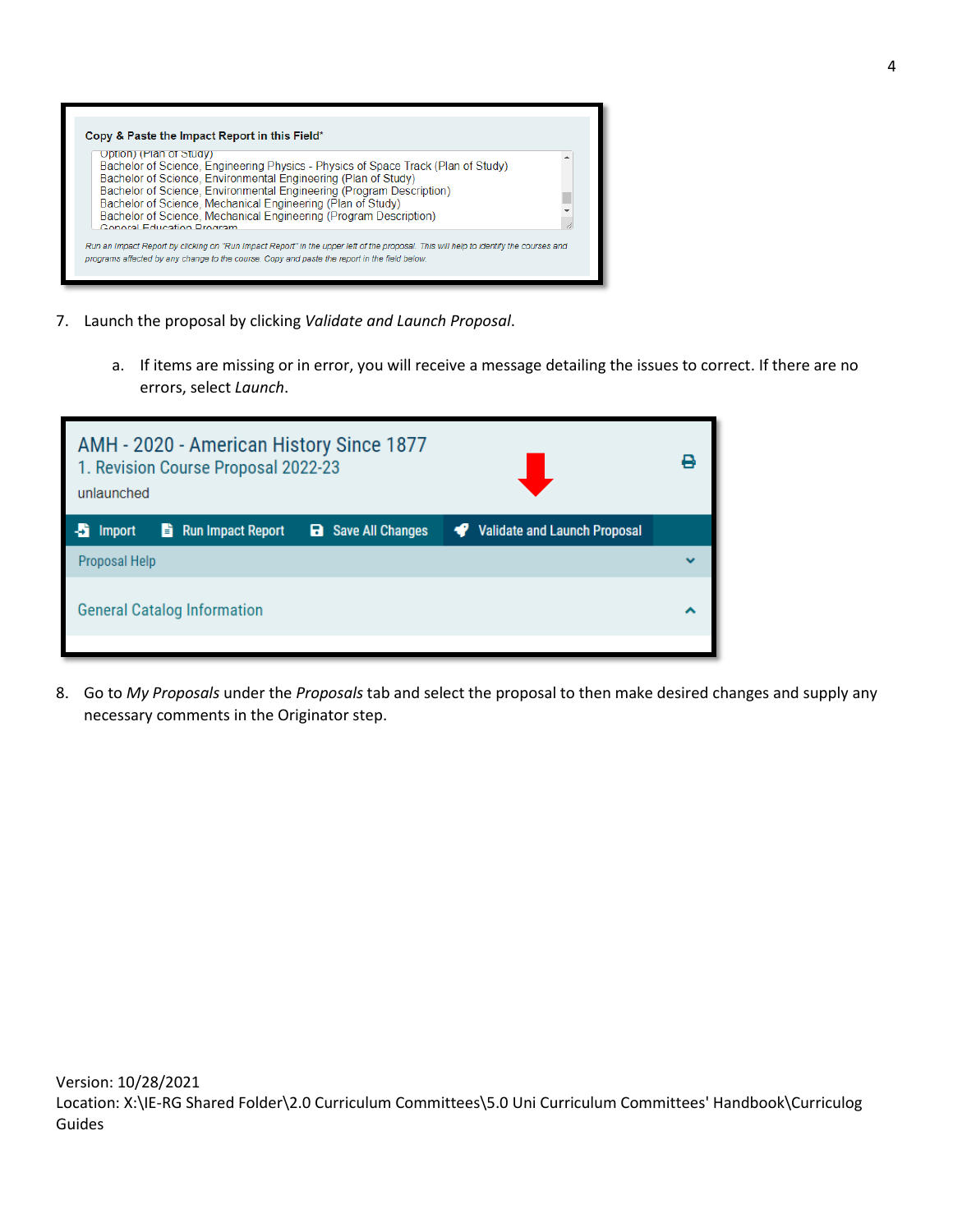| <b>Proposals</b><br>Agend<br>Reports<br>ccounts                                                                                               |   |                |   |
|-----------------------------------------------------------------------------------------------------------------------------------------------|---|----------------|---|
| • My Tasks<br>• My Proposals<br><b>Watch List</b><br><b>All Proposals</b>                                                                     |   |                |   |
| Filter by:<br>All My Proposals<br><b>Advanced Filter</b><br>$\overline{\mathbf{v}}$                                                           |   | + New Proposal |   |
| ACG - 2020 -<br>Unlaunched<br>Status:<br>8. Test 2022-23<br>Last Activity: Oct 4, 2021 11:26 AM by Jay Hoying                                 |   |                | ш |
| AMH - 2020 - American History Since 1877<br>( ) (<br>1. Revision Course Proposal 2022-23<br>Last Activity: Oct 19, 2021 4:44 PM by Jay Hoying | M |                | ш |

- 9. Make the proposed edits to the course details making sure to hit save under each category a change occurred within.
	- a. These edits will be tracked for review by the committee to see the changes proposed.
	- b. Comments can be made by selecting the *Discussion* tab on the right.

| <b>Course Description*</b>                                                                                                      |   |  |  |  |
|---------------------------------------------------------------------------------------------------------------------------------|---|--|--|--|
|                                                                                                                                 |   |  |  |  |
| ▔ <sub>▝</sub> ▕▅▕▅▕▅▏▆▏▓▏▓▏▓▏█▌▜▅<br>Normal                                                                                    | × |  |  |  |
| This course presents a survey of the emergence of modern America as an industrial and<br>world power; the Progressive Era; WWI. |   |  |  |  |
| <b>Save</b><br>Cancel                                                                                                           |   |  |  |  |

10. Attach all required documents (ex. syllabus) by selecting the Files tab on the right of the form. Follow this by selecting *Choose File*, select the desired file, and then select *Open*.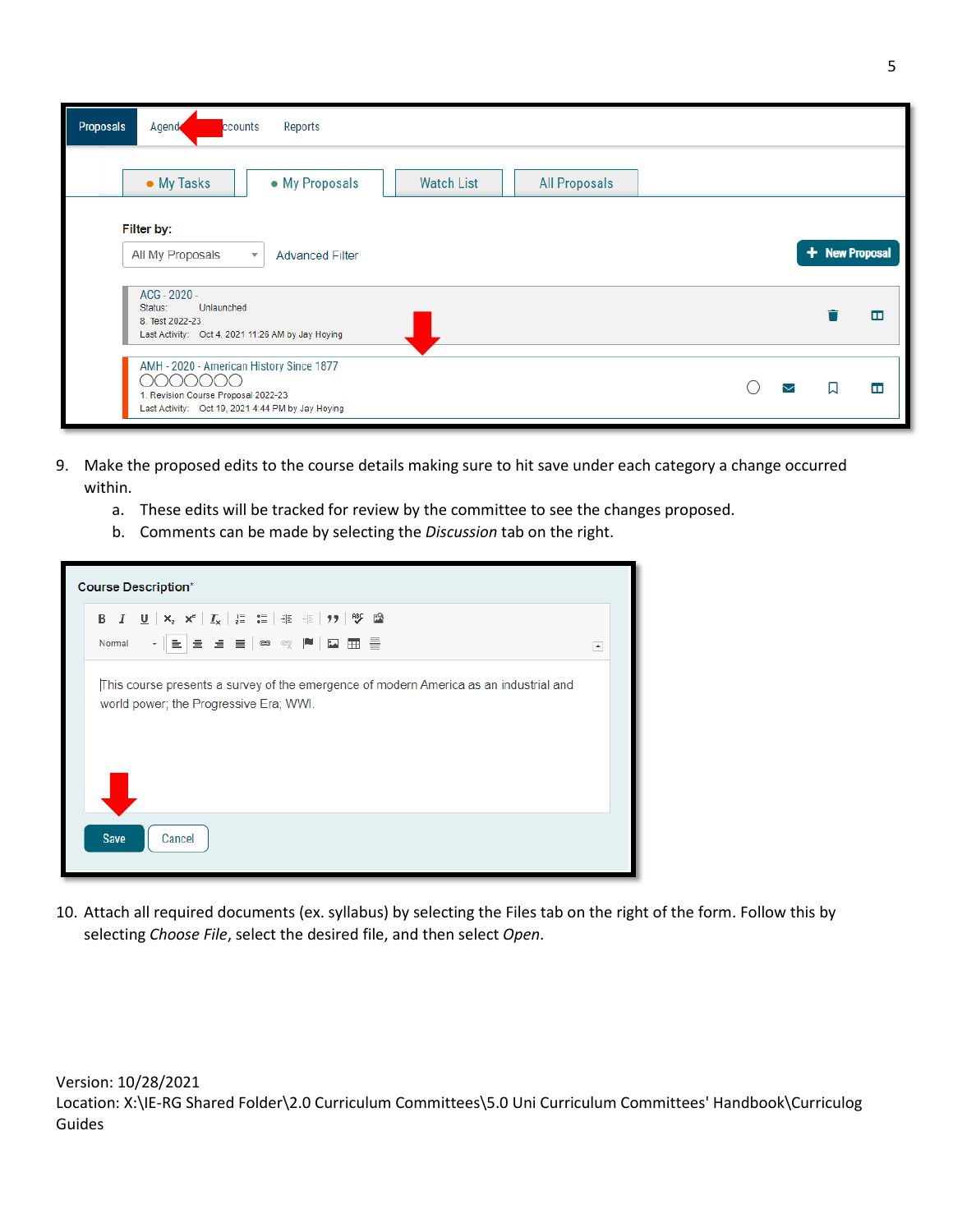| <b>Upload File</b>                                                                                                                                                                            | ×                              |
|-----------------------------------------------------------------------------------------------------------------------------------------------------------------------------------------------|--------------------------------|
| File <sub>1</sub><br>Choose File No file chosen                                                                                                                                               | <b>Discussion</b>              |
| Upload                                                                                                                                                                                        | ≔<br>Workflow<br><b>Status</b> |
| $\times$<br>PC > Desktop<br>Search Desktop<br>Ō<br>$\Omega$<br>$\checkmark$                                                                                                                   | 兦<br>Signatures                |
| $\bullet$<br>明:▼<br>$\Box$<br>٨<br>۸<br>Name<br>& Course Revision Proposal Guide 10.18<br>$\mathcal{R}$                                                                                       | $\mathscr{O}$<br><b>Files</b>  |
| A New Course Proposal Guide 10.21<br>$\mathcal{R}$<br>New Course Proposal Guide 10.21<br>٧<br>A New Course Pronosal - Curriculon 10.21<br>$\mathcal{R}$<br>$\checkmark$<br>$\,$<br>$\epsilon$ | <b>Decisions</b>               |
| All<br>$\checkmark$<br>$\checkmark$<br>ie:<br>Cancel<br>Open<br>$\ldots$                                                                                                                      | Ð<br>Custom<br>Route           |
|                                                                                                                                                                                               | ぷ<br>Crosslistings             |
|                                                                                                                                                                                               | უ<br>Proposal<br>Lookup        |

11. Once all data is imported or entered, edits are made, and required documents are attached select the Decision tab on the right of the page, followed by *Approve*, and *Make My Decision* to fully submit the proposal.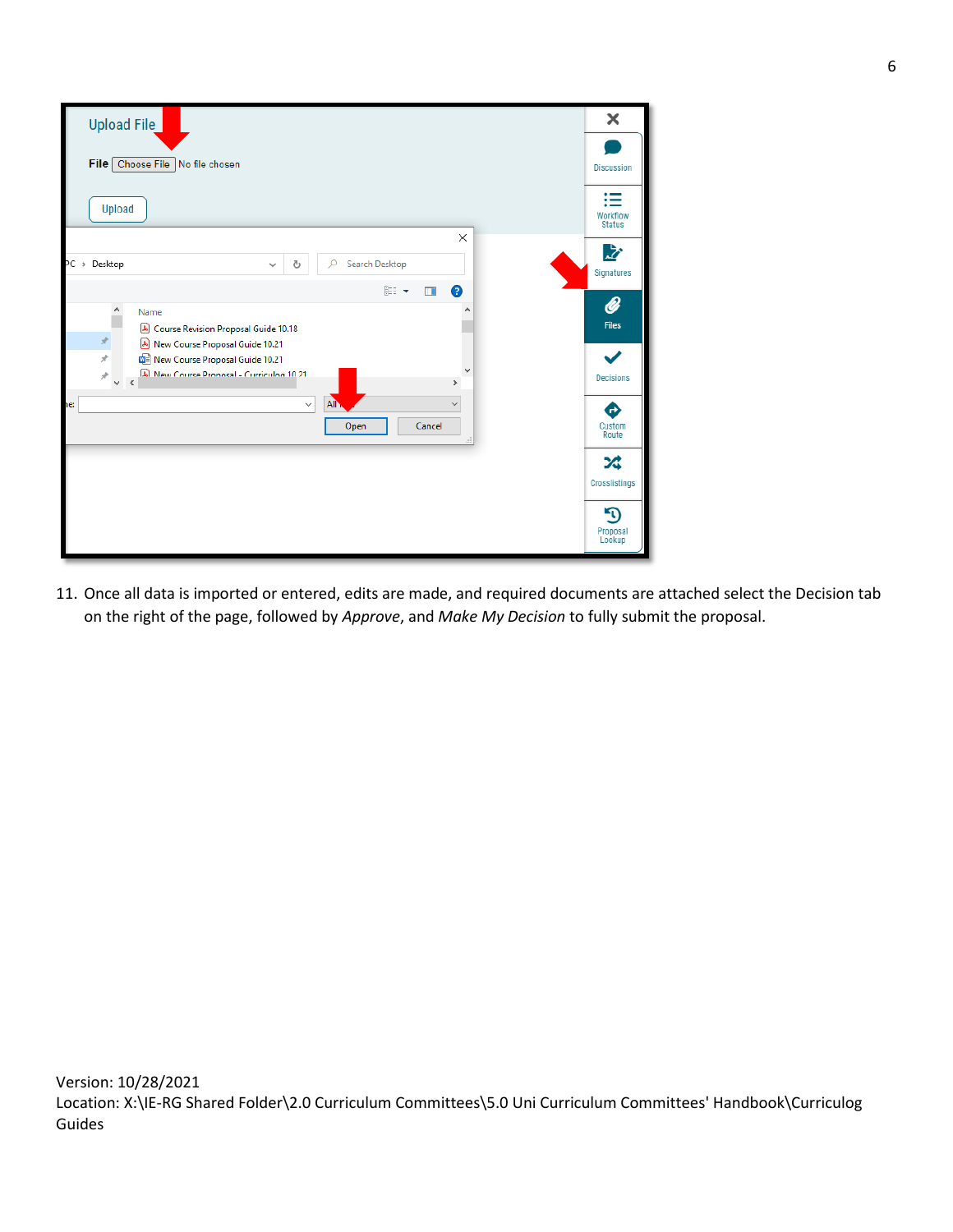

| This proposal has moved on<br>This proposal has moved on in the workflow. |  |  |  |  |
|---------------------------------------------------------------------------|--|--|--|--|
|                                                                           |  |  |  |  |

12. The proposal is now fully submitted and will go through the designated workflow. The progress of the proposal can be tracked by selecting the *Workflow Status* tab on the right of the proposal. The proposal can always be found under the *My Proposals* tab in Curriculog.